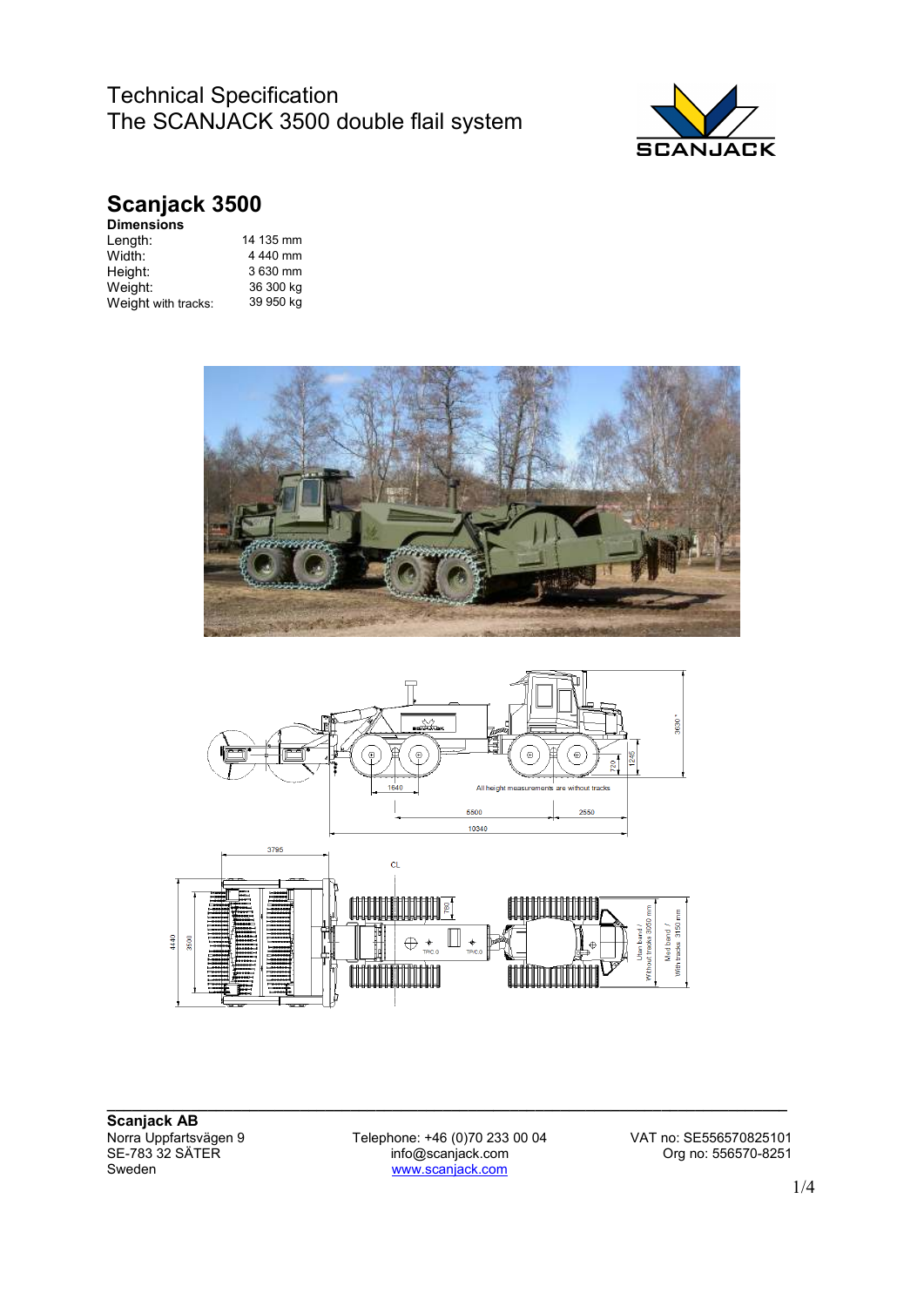

### **Base Machine**

**Dimensions** 

Length 10 340 mm Width 3 150 mm Height 3 630 mm Ground clearance 720 mm Weight 27 600 Kg

#### **Engine**

John Deere 6090 Power Tech Plus ECO III, water cooled, turbo charged 6-cylinder engine. Output 160 kW (215hp)/2100 rpm. Max torque 1090 Nm/1400rpm. Cooling system capacity: 49° C outdoor temp. Diesel Pre-heater

#### **Transmission**

Hydrostatic mechanical power transmission. Range gear with low and high range. Inching, smooth start through pedal without dropping engine revolutions. Travel speed max: 23 km/h. Max. tractive force: 200kN.

#### **Axles**

Bogie axles with portal bogie beams including patented balancing units. Similar axels at front and rear. Power transmission trough gears in bogie beams. Hydraulically operated mechanical differential locks on front and rear axle.

#### **Steering**

Articulated frame steering with two hydraulic steering cylinders. Steering angle +-42°. Proportional steering with electric joystick.

#### **Brakes**

Service and working brakes are hydraulically actuated, oil immersed multiple disc brakes. Identical in both axels. Spring actuated parking and emergency brakes in front and rear bogie. Brake release pump for safe towing.

#### **Electrical system**

Voltage 24 V. Batteries 2x140Ah. Alternator 140A/24V. Working lights 10x70 W. Built-in 220V battery charger

#### **Cabin Safety.**

Armoured for mine protection according to STANAG 4569, edition 1, annex B, level 4, and for splinter protection FSP. Seat with safety belt. Two exit ways.

#### **General.**

Spacious, light and comfortable cab giving the operator excellent vision. Efficient heating and air conditioning. Thanks to the unique cab mounting, the noise and vibration levels are low. Noise level according to ISO 5131:1993 below 72dB (A). The cabin can be raised and shifted to the side for easy service access.

#### **Standard Equipment**

2 automatic fire extinguishing systems. Travel distance gauge and constant engine revolution regulator on TMC. Run Flat Tyres Tools according to accessory list.



### **Scanjack AB**

Norra Uppfartsvägen 9 Telephone: +46 (0)70 233 00 04 VAT no: SE556570825101 SE-783 32 SÄTER info@scanjack.com Org no: 556570-8251 www.scanjack.com

**\_\_\_\_\_\_\_\_\_\_\_\_\_\_\_\_\_\_\_\_\_\_\_\_\_\_\_\_\_\_\_\_\_\_\_\_\_\_\_\_\_\_\_\_\_\_\_\_\_\_\_\_\_\_\_\_\_\_\_\_\_\_\_\_\_\_\_\_\_\_\_\_\_\_\_\_\_\_\_\_\_**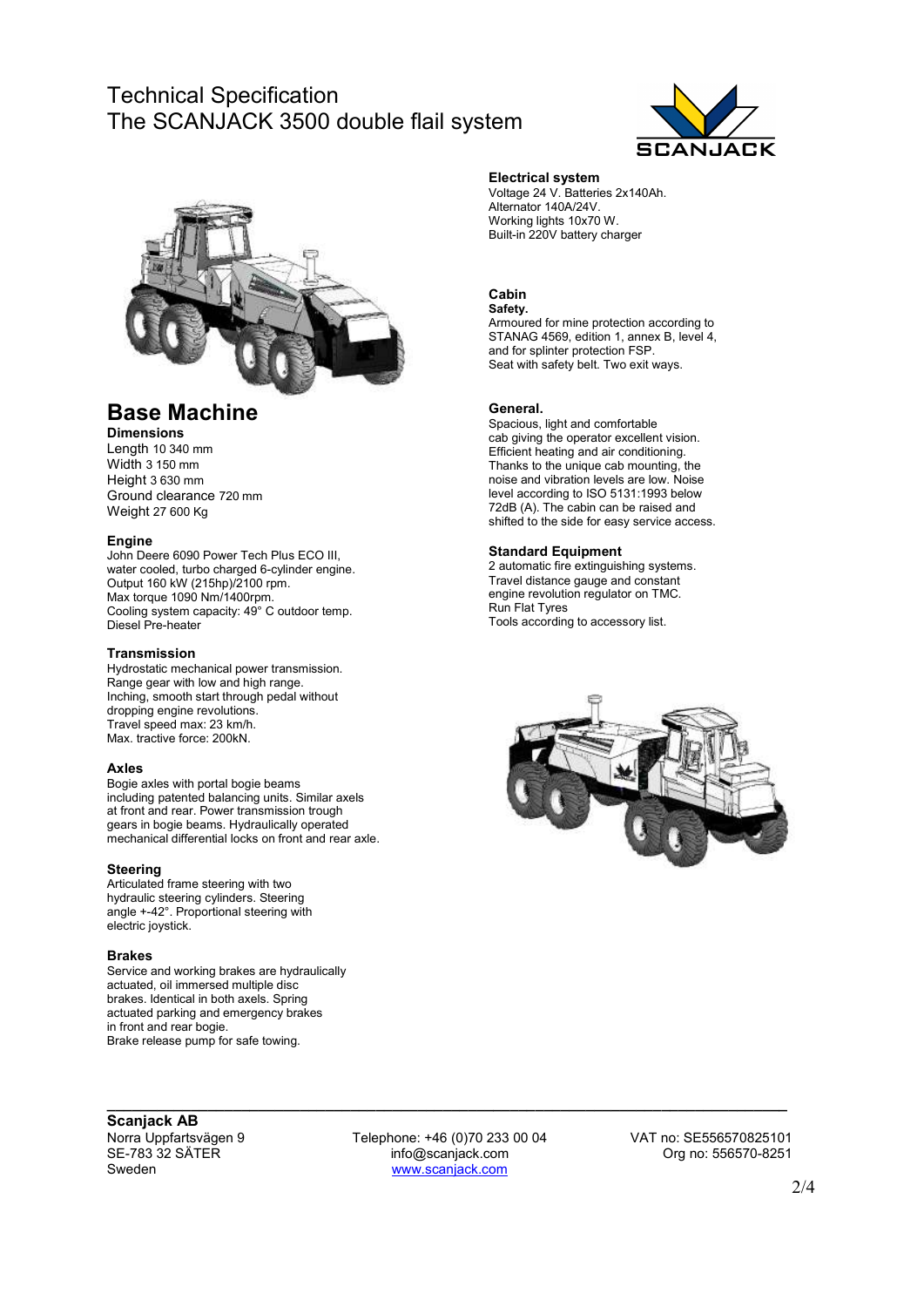

# **Engine Flail Unit**

Scania DC16 turbocharged V8 diesel, stage II engine. Output 420 kW (571hp)/ 1800 rpm. Normal working speed 1800 rpm Max. torque 2300 Nm /1400 rpm. Water cooled, Cooling system capacity: 49°C outdoor temp.



# **Flail Unit**

2 rotating flail axels. 76 tools on each axel. Cylinder speed max 400 rpm. Working width 3 500 mm Ground penetration: Depth upp to 300 mm 6 times per sec. x 1900 J **Dimensions**  Length 3 840 mm (1 765 mm + 2 075 mm) Width 4 440 mm Weight 8 690 kg (5 620 kg + 3 070 kg) **Depth control**  Hydraulic pressure Optional, Ultrasonic sensor system



**\_\_\_\_\_\_\_\_\_\_\_\_\_\_\_\_\_\_\_\_\_\_\_\_\_\_\_\_\_\_\_\_\_\_\_\_\_\_\_\_\_\_\_\_\_\_\_\_\_\_\_\_\_\_\_\_\_\_\_\_\_\_\_\_\_\_\_\_\_\_\_\_\_\_\_\_\_\_\_\_\_ Scanjack AB**<br>Norra Uppfartsvägen 9

Norra Uppfartsvägen 9 Telephone: +46 (0)70 233 00 04 VAT no: SE556570825101<br>SE-783 32 SÄTER info@scanjack.com Crg no: 556570-8251 SE-783 32 SÄTER info@scanjack.com Org no: 556570-8251 www.scanjack.com